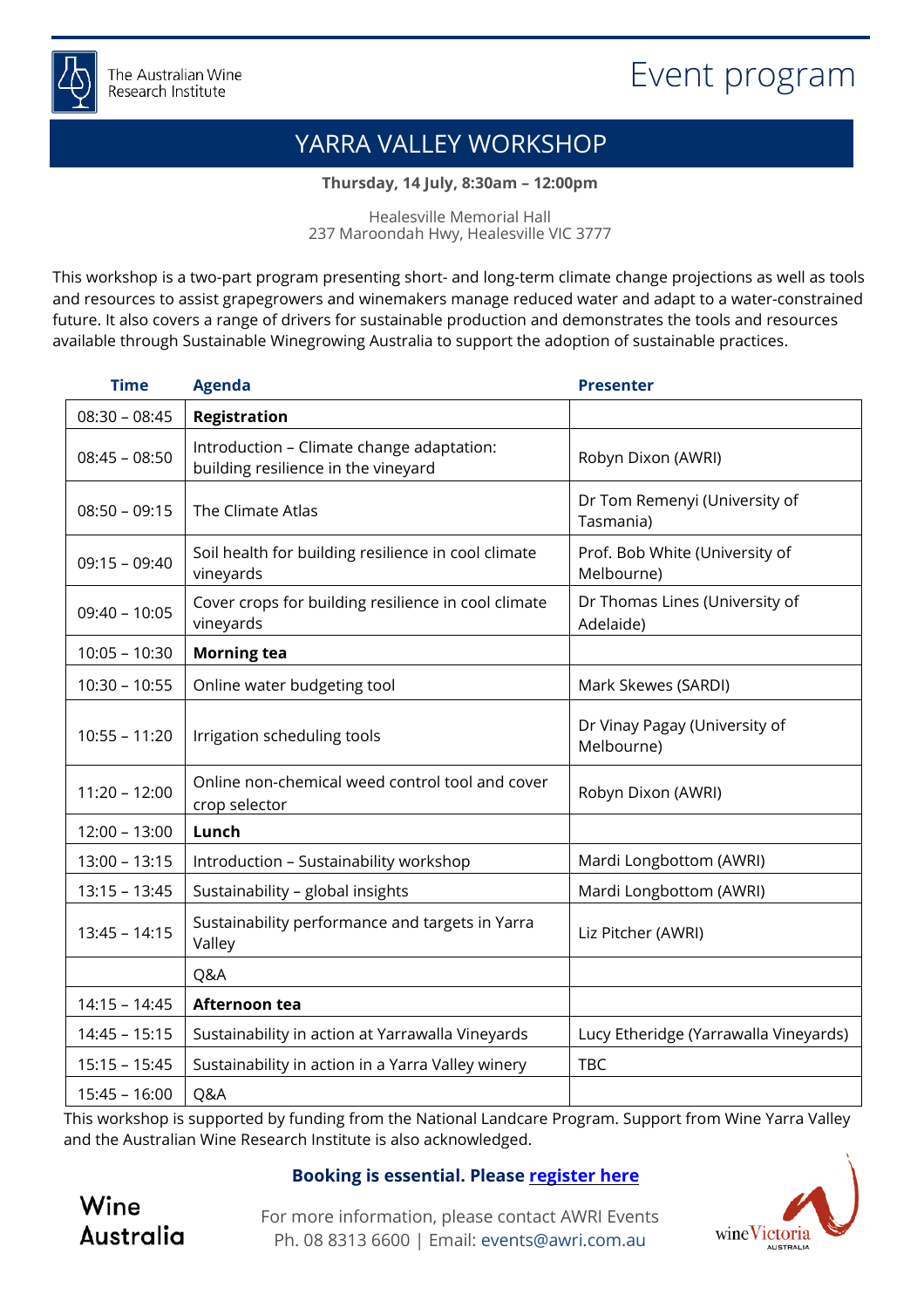

\



## **Robyn Dixon (AWRI)**

Robyn Dixon is a Senior Viticulturalist at the AWRI, with over 20 years of national and international experience in vineyard management, technical viticulture, research, and extension. Since moving back to Australia from New Zealand, Robyn has been adapting her cool climate viticulture knowledge to Australian conditions, through the management of technical and extension programs across Australia.

#### **Prof Robert White (University of Melbourne)**

Prof. Robert White is Emeritus Professor of Soil Science at the University of Melbourne, where he held the Chair of Soil Science from 1994 to 2003. Previously he was Professor of Soil Science and Director of the Fertilizer and Lime Research Centre at Massey University, New Zealand. He has extensive experience in soil science nationally and internationally, having worked in CSIRO and universities and been a private consultant in the viticulture industry from 2004. His main experience is in soil, water and nutrient management in places as diverse as Australia, USA, UK, NZ, China and southern Africa, where he has led national and international research teams. Bob has received several awards for his research and has authored a number of books on soil science.

#### **Dr Thomas Lines (University of Adelaide)**

Dr Tom Lines is currently working with Chris Penfold and Prof. Tim Cavagnaro at the University of Adelaide on quantifying the effects of undervine cover cropping. He finds motivation in providing an evidence base which growers can use to make informed decisions to improve their industry. Before Tom started in this field, he studied algal physiology, chemical engineering and biochemistry.

#### **Mark Skewes (SARDI)**

Mark has worked at Loxton Research Centre since 1988, primarily in the field of irrigated crop management, including irrigation scheduling, and soil and plant water monitoring. Mark was involved in a project to develop a smart phone app for assessing water stress in vines, and a current project investigating the use of hyperspectral cameras to assess water stress in citrus. Mark is part of a team establishing the Almond Centre of Excellence research orchard at Loxton and is the national coordinator for AgriFutures Australia's industrial hemp variety trials.

#### **Dr Vinay Pagay (University of Adelaide)**

Dr Vinay Pagay is a Senior Lecturer in Viticulture at The University of Adelaide, Australia, where he teaches viticulture and conducts research on grapevines. Vinay received his doctorate at Cornell University (USA) in 2014 where he worked on the development of novel tools for plant water sensing. Vinay also holds a degree in computer engineering from McGill University (Canada). His basic and applied research lies at the intersection of grapevine ecophysiology and vineyard technology. His current applied research is looking into the use of proximal and remote sensing tools to obtain high spatial and temporal resolution data of both biotic and abiotic stresses in vineyards, as well as for precision irrigation scheduling in vineyards. His basic research is focusing on elucidating the mechanisms involved in improved grapevine water use efficiency under reduced irrigation, specifically the roles that chemical and hydraulic signals play, as well as the role of aquaporins in regulating root and leaf water transport.